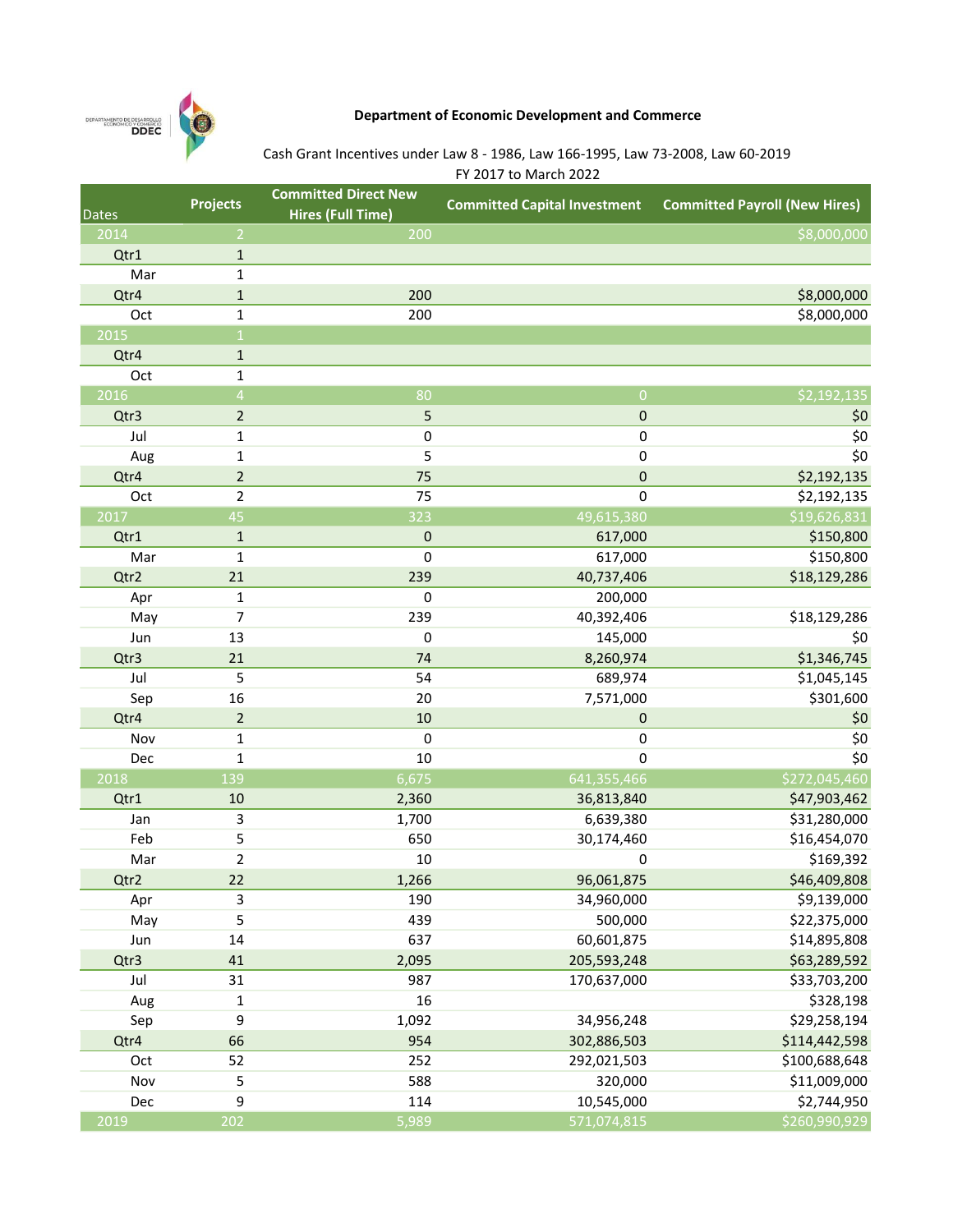

## Department of Economic Development and Commerce

## Cash Grant Incentives under Law 8 - 1986, Law 166-1995, Law 73-2008, Law 60-2019

FY 2017 to March 2022

| <b>Dates</b> | <b>Projects</b>  | <b>Committed Direct New</b><br><b>Hires (Full Time)</b> | <b>Committed Capital Investment</b> | <b>Committed Payroll (New Hires)</b> |
|--------------|------------------|---------------------------------------------------------|-------------------------------------|--------------------------------------|
| Qtr1         | 25               | 2,604                                                   | 395,223,814                         | \$150,724,530                        |
| Jan          | 12               | 2,200                                                   | 14,722,562                          | \$71,155,652                         |
| Feb          | 9                | 351                                                     | 380,468,562                         | \$78,704,429                         |
| Mar          | 4                | 53                                                      | 32,690                              | \$864,449                            |
| Qtr2         | 11               | 473                                                     | 26,958,296                          | \$23,373,054                         |
| Apr          | $\overline{2}$   | 6                                                       | 160,000                             | \$216,000                            |
| May          | 6                | 362                                                     | 9,498,296                           | \$17,357,054                         |
| Jun          | 3                | 105                                                     | 17,300,000                          | \$5,800,000                          |
| Qtr3         | 130              | 2,337                                                   | 100,510,060                         | \$54,190,085                         |
| Jul          | 114              | 2,175                                                   | 59,627,560                          | \$45,228,327                         |
| Aug          | 3                | 8                                                       | 175,500                             | \$99,400                             |
| Sep          | 13               | 154                                                     | 40,707,000                          | \$8,862,358                          |
| Qtr4         | 36               | 575                                                     | 48,382,645                          | \$32,703,260                         |
| Oct          | $\overline{7}$   | 125                                                     | 800,000                             | \$3,835,695                          |
| Nov          | 21               | 280                                                     | 46,992,645                          | \$26,059,365                         |
| Dec          | 8                | 170                                                     | 590,000                             | \$2,808,200                          |
| 2020         | $\overline{181}$ | 7,614                                                   | 404,271,300                         | \$310,132,383                        |
| Qtr1         | 24               | 1,486                                                   | 59,694,780                          | \$58,799,697                         |
| Jan          | 20               | 1,482                                                   | 11,439,780                          | \$25,404,697                         |
| Mar          | 4                | 4                                                       | 48,255,000                          | \$33,395,000                         |
| Qtr2         | $\mathbf 1$      | 0                                                       | 0                                   | \$0                                  |
| Jun          | $\mathbf 1$      | 0                                                       | 0                                   | \$0                                  |
| Qtr3         | 56               | 2,704                                                   | 158,996,632                         | \$128,833,262                        |
| Jul          | 21               | 706                                                     | 110,036,713                         | \$35,761,749                         |
| Aug          | 19               | 1,607                                                   | 47,366,420                          | \$86,994,267                         |
| Sep          | 16               | 391                                                     | 1,593,499                           | \$6,077,246                          |
| Qtr4         | 100              | 3,424                                                   | 185,579,888                         | \$122,499,424                        |
| Oct          | 25               | 1,372                                                   | 17,072,881                          | \$29,866,207                         |
| Dec          | 75               | 2,052                                                   | 168,507,007                         | \$92,633,217                         |
| 2021         | 219              | 3,578                                                   | 314,896,764                         | \$109,811,866                        |
| Qtr1         | 7                | 0                                                       | 0                                   | \$0                                  |
| Jan          | $\mathbf 1$      | 0                                                       | 0                                   |                                      |
| Mar          | 6                | $\pmb{0}$                                               | 0                                   | \$0                                  |
| Qtr2         | 60               | 1,299                                                   | 188,546,294                         | \$44,272,292                         |
| Apr          | 8                | 114                                                     | 4,723,383                           | \$5,087,640                          |
| May          | 8                | 40                                                      | 1,426,958                           | \$600,800                            |
| Jun          | 44               | 1,145                                                   | 182,395,953                         | \$38,583,852                         |
| Qtr3         | 82               | 1,168                                                   | 86,342,177                          | \$43,719,917                         |
| Jul          | 22               | 673                                                     | 10,729,309                          | \$19,927,117                         |
| Aug          | 40               | 15                                                      | 263,730                             | \$278,720                            |
| Sep          | 20               | 480                                                     | 75,349,138                          | \$23,514,080                         |
| Qtr4         | 70               | 1,111                                                   | 40,008,293                          | \$21,819,657                         |
| Oct          | 16               | 223                                                     | 24,940,447                          | \$6,111,779                          |
| Nov          | 20               | 717                                                     | 1,126,420                           | \$12,180,560                         |
| Dec          | 34               | 171                                                     | 13,941,426                          | \$3,527,318                          |